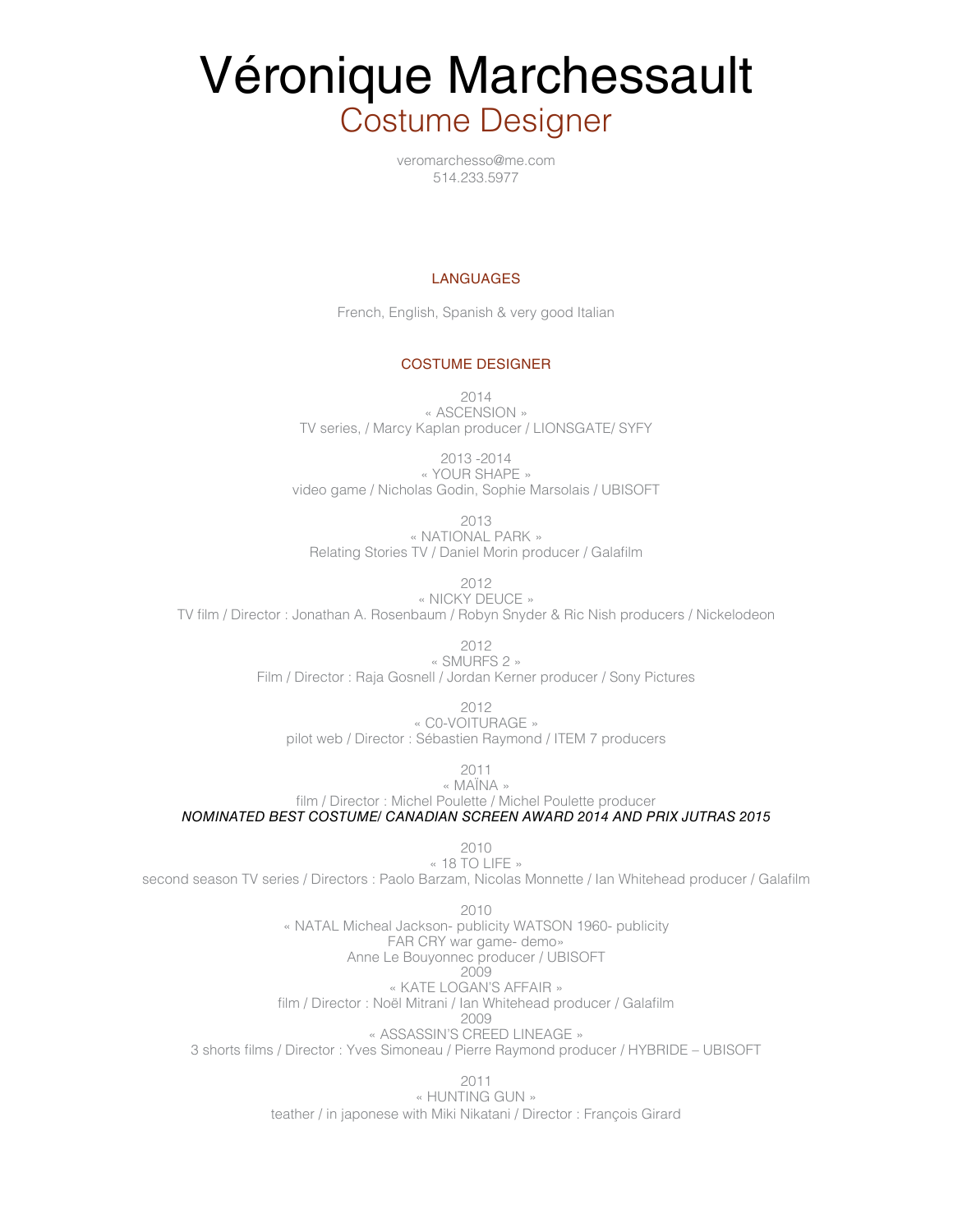#### ASSISTANT TO DESIGNER / SUPERVISOR

2014 2008 « AFTER THE BALL » « TROTSKY » film / Director : Sean Garrity film / Director: Jacob Thierney

2011 2008 « HUNTING GUN » teacher / in japonese with Miki Nikatani / Director: François Girard TV 4h/ Director: Paolo Barzam « THE LAST TEMPLAR »

> 2011a 2007 « ERASED » « DEATHRACE »

> > « I'M NOT THERE »

2006

2003

film / Director: Philipp Stölzl film / Director: Paul WS Anderson

2010 2007 « HUNTING GUN » teacher / in French with Marie Brassard/ Director: François Girard film / Director: Gilles Bourdos « AFTERWARDS »

> 2010 « VOYEZ COMME ILS DANSENT » film / Director: Claude Miller film / Director: Todd Haynes

2010 2006 « FRENCH IMMERSION » « A NIGHT AT THE MUSEUM » film / Director: Kevin Thierney film / Director: Shawn levy

2009 « BARNEY'S VERSION » film / Director: Richard J.Lewis film / Director: Daren Aronofsky 2005 « THE FOUNTAIN »

2009 « OSCAR ET LA DAME ROSE» « THE AVIATOR » film / Director: Éric Émmanuel Schmitt film / Director: Martin Scorcese

#### ACADEMIC BACKGROUND

2004

TEXTILES SEMINAR / « PPP » Advanced professional program : fibers, fabrics & components National theater school of Canada, Montréal, Canada

2000

BACCALAURÉAT / Fashion design and management : design/stylism University Fashion Superior school of Montréal (UQAM), Montréal, Canada

1997

D.E.C. (College Diploma) Fashion design Collège LaSalle, Montréal, Canada

1994

A.A.S. (« Associate in Applied Sciences » affilieted with Parson School of Design, N.Y.), Fashion design Altos de Chavon, La Romana, Dominican Republic / MAGNA CUM LAUDE

1994

SEMINARS with: Oscar de la Renta, Nicole Miller Altos de Chavon, La Romana, Dominican Republic

1993

D.E.C. (college Diploma) / Arts CÉGEP (college) St-Jean-sur-Richelieu, Canada film / Director : Paul WS Anderson

2007

« AFTERWARDS » film / Director : Gilles Bourdos

2006

« A NIGHT AT THE MUSEUM » film / Director : Shawn levy

2005

« THE FOUNTAIN » film / Director Daren Aronofsky

2003

« THE AVIATOR » film / Director : Martin Scorcese

1991 ENGLISH SEMINAR Suffolk University, Long Island, N.Y., USA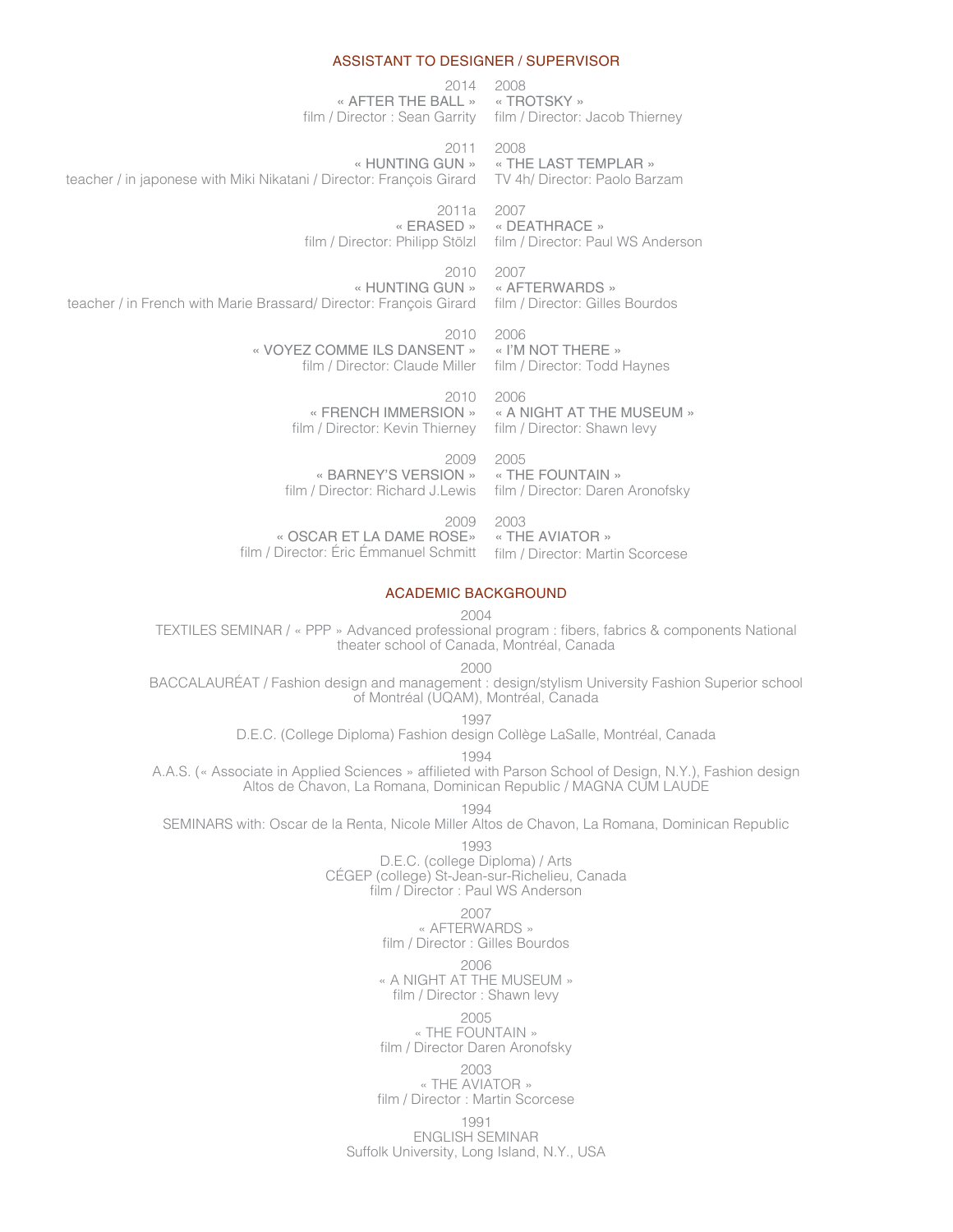1990

SPANISH IMMERSION COURSE / (International one year exchange student program) High school / Senior year, Francisco Espejo, caracas, Vénézuela

## **HONORS**

2015 Nominated for best costumes « Maïna » PRIX JUTRAS - QUEBEC CINEMA

2014

Nominated for best costumes « Maïna » CANADIAN SCREEN AWARD

2001

International costume intership (8 weeks) « TIRELLI COSTUMI » Sartoria teatrale, Rome, Italy

2000

Bursery recipient for excellence FONDATION DE LA MODE DE MONTRÉAL

1994

Magna Cum laude « LA ESCUELA DE DISEñO » Altos de Chavon, La Romana, Dominicain Republic (school affilieted w/ Parsons School of Design, N.Y.)

#### **OTHERS**

2005 « 300 » film / Director : Zack Snyder / Extras wardrobe mistress

> 2003 « THE DAY AFTER TOMORROW » film / Director : Roland Emmerich / Dresser

> > 2002

« TIMELINE » film / Director : Richard Donnor / Dresser

2002 « CONFESSION OF A DANGEROUS MIND » film / Director : George Clooney / Costume assistant

2001 « WHITE CHAPEL VAMPIRE » TV film / Director : Rodney Gibbons / Costume assistant

2000

"THE AUDREY HEPBURN STORY" TV 4h/ director: Steven Robman

## MISCELLANEOUS

2013 Judge / critic for students final project University « Fashion Superior school of Montréal » (UQAM), Montréal, Canada

2010

Judge / critic for students final project University « Fashion Superior school of Montréal » (UQAM), Montréal, Canada

1999

Assistant teacher for Mme Nathalie Langevin / drapping & pattern University « Fashion Superior school of Montréal » (UQAM), Montréal, Canada

1998 Illustrator, McCord Museum, Degree ceremony, Montréal, canada

# veromarchesso@me.com 514.233.5977